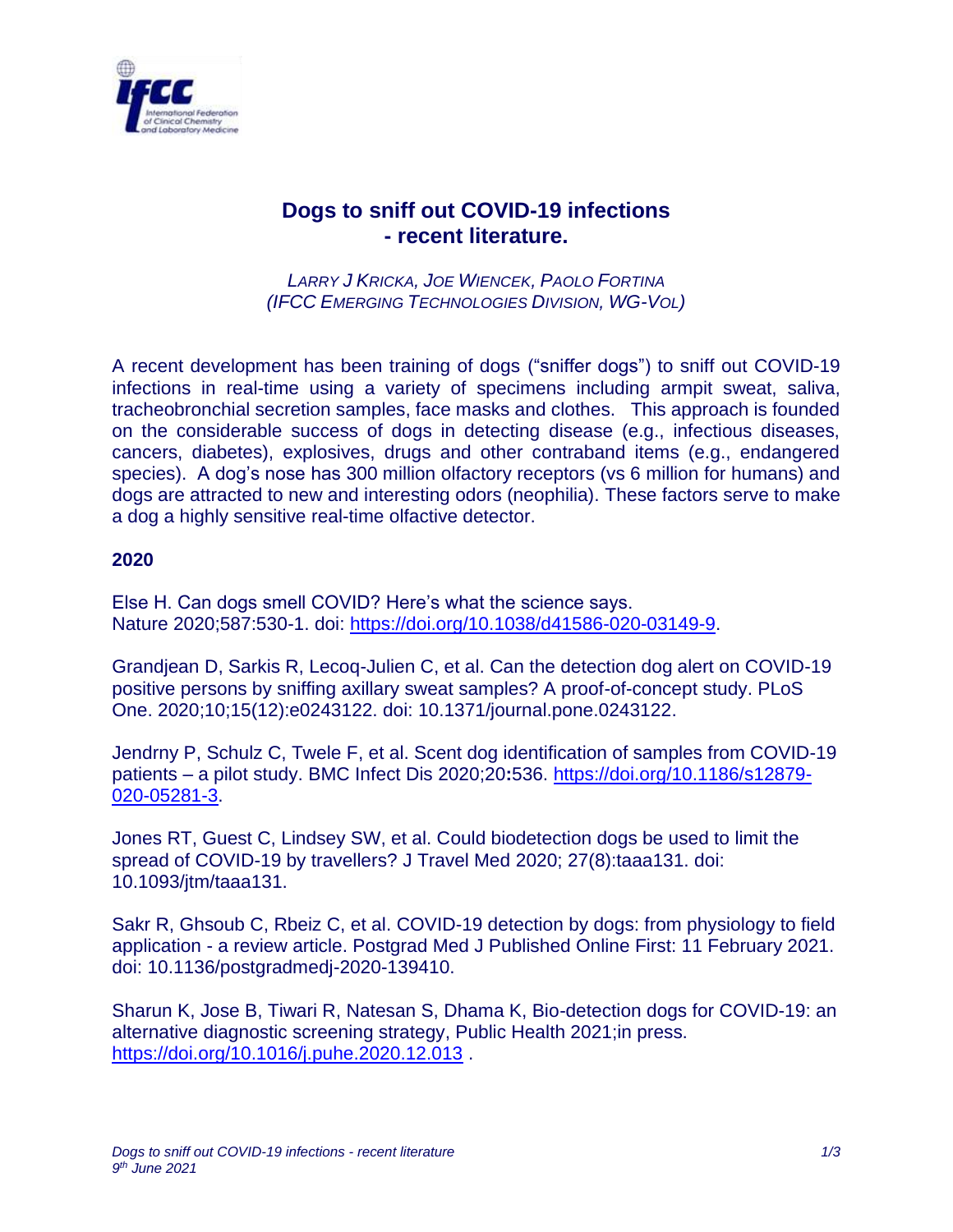

Vesga O, Valencia AF, Mira A, et al. Dog savior: immediate scent-detection of SARS-COV-2 by trained dogs*.* Preprint. Posted online June 19, 2020. bioRxiv. <https://doi.org/10.1101/2020.06.17.158105>

Wollaston S. Covid-19 has an odour, and the dogs are detecting it: meet the canine super-squad sniffing out the virus. The Guardian. 2020;12 Dec. [https://www.theguardian.com/world/2020/dec/12/covid-19-has-an-odour-and-the-dogs](https://www.theguardian.com/world/2020/dec/12/covid-19-has-an-odour-and-the-dogs-are-detecting-it-meet-the-canine-super-squad-sniffing-out-the-virus)[are-detecting-it-meet-the-canine-super-squad-sniffing-out-the-virus](https://www.theguardian.com/world/2020/dec/12/covid-19-has-an-odour-and-the-dogs-are-detecting-it-meet-the-canine-super-squad-sniffing-out-the-virus) .

## **2021**

Anon. Bio Detection dogs identify COVID-19 with up to 94% accuracy. London School of Hygiene and Tropical Medicine. 2021; 24 May. [https://www.lshtm.ac.uk/newsevents/news/2021/bio-detection-dogs-identify-covid-19-](https://www.lshtm.ac.uk/newsevents/news/2021/bio-detection-dogs-identify-covid-19-94-accuracy) [94-accuracy.](https://www.lshtm.ac.uk/newsevents/news/2021/bio-detection-dogs-identify-covid-19-94-accuracy)

Anon. Cani anti covid: esperimento finito. È costato 150mila euro. Rai News. 2021;25 May. [https://www.rainews.it/tgr/bolzano/articoli/2021/05/blz-cani-anti-covid-alto-adige](https://www.rainews.it/tgr/bolzano/articoli/2021/05/blz-cani-anti-covid-alto-adige-bolzano-widmann-urzi-5bf551ea-37b7-4e14-ad62-f99a9e9d22f8.html)[bolzano-widmann-urzi-5bf551ea-37b7-4e14-ad62-f99a9e9d22f8.html](https://www.rainews.it/tgr/bolzano/articoli/2021/05/blz-cani-anti-covid-alto-adige-bolzano-widmann-urzi-5bf551ea-37b7-4e14-ad62-f99a9e9d22f8.html) .

Anon. Covid: la diagnosi dei cani è più veloce dei test, presto in aeroporto e ai grandi eventi. La Stampa 2021;24 May. [https://www.lastampa.it/la](https://www.lastampa.it/la-zampa/cani/2021/05/24/news/covid-la-diagnosi-dei-cani-e-piu-veloce-dei-test-presto-in-aeroporto-e-ai-grandi-eventi-1.40310330)[zampa/cani/2021/05/24/news/covid-la-diagnosi-dei-cani-e-piu-veloce-dei-test-presto-in](https://www.lastampa.it/la-zampa/cani/2021/05/24/news/covid-la-diagnosi-dei-cani-e-piu-veloce-dei-test-presto-in-aeroporto-e-ai-grandi-eventi-1.40310330)[aeroporto-e-ai-grandi-eventi-1.40310330](https://www.lastampa.it/la-zampa/cani/2021/05/24/news/covid-la-diagnosi-dei-cani-e-piu-veloce-dei-test-presto-in-aeroporto-e-ai-grandi-eventi-1.40310330) .

Anon. Could sniffer dogs soon be used to detect Covid-19? (an update) – podcast. The Guardian. 2021. [https://www.theguardian.com/science/audio/2021/may/25/could-sniffer](https://www.theguardian.com/science/audio/2021/may/25/could-sniffer-dogs-soon-be-used-to-detect-covid-19-an-update-podcast)[dogs-soon-be-used-to-detect-covid-19-an-update-podcast](https://www.theguardian.com/science/audio/2021/may/25/could-sniffer-dogs-soon-be-used-to-detect-covid-19-an-update-podcast) .

Dickey T, Junqueira H. Toward the use of medical scent detection dogs for COVID-19 screening. J Osteopath Med 2021;12:141-8. [https://doi.org/10.1515/jom-2020-0222.](https://doi.org/10.1515/jom-2020-0222)

Eskandari E, Ahmadi Marzaleh M, Roudgari H, et al. Sniffer dogs as a screening/diagnostic tool for COVID-19: a proof of concept study. BMC Infect Dis 2021;21**:**243.<https://doi.org/10.1186/s12879-021-05939-6> .

Essler JL, Kane SA, Nolan P, et al. Discrimination of SARS-CoV-2 infected patient samples by detection dogs: A proof of concept study. PLOS ONE 2021;16: e0250158. [https://doi.org/10.1371/journal.pone.0250158.](https://doi.org/10.1371/journal.pone.0250158)